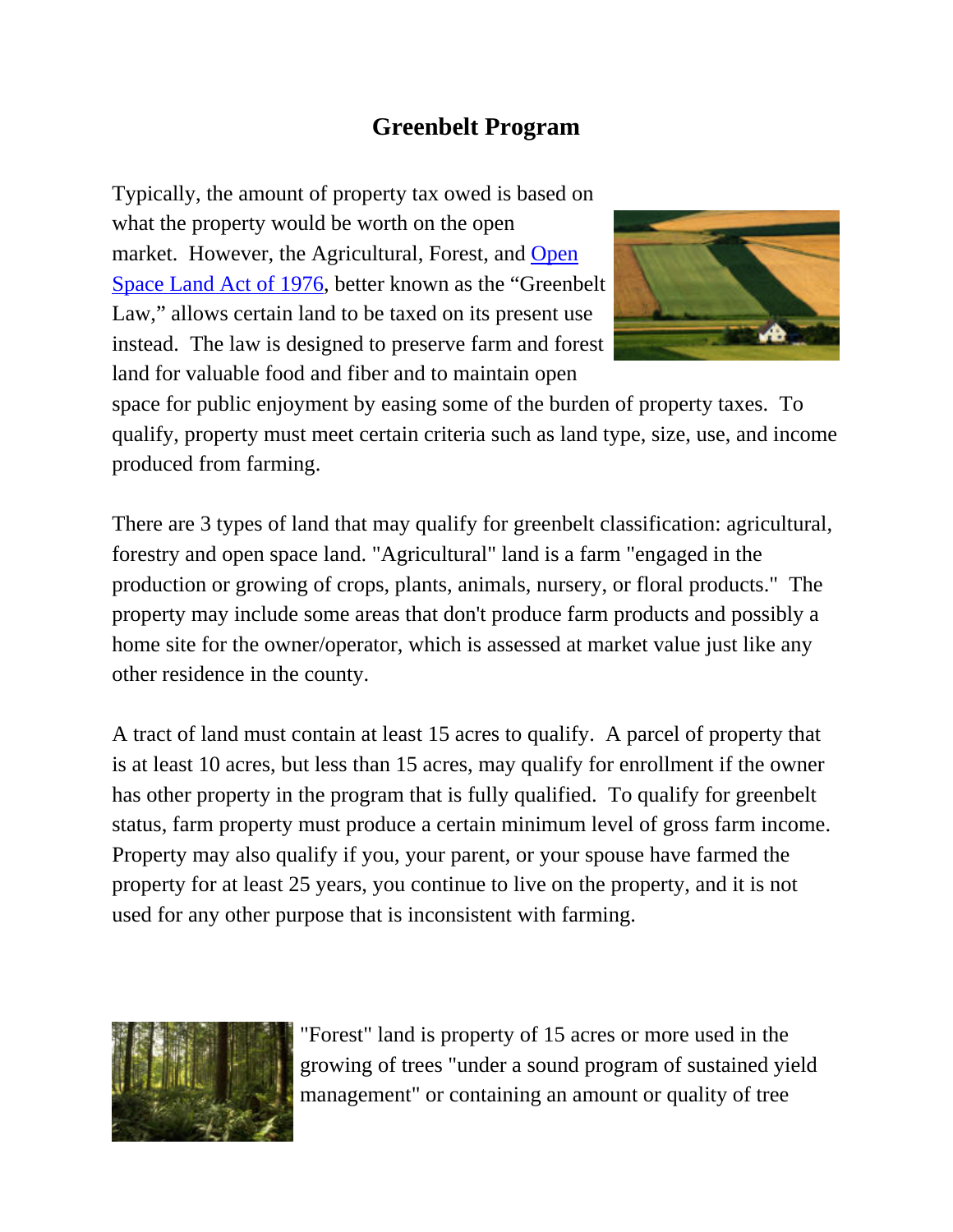growth, which is managed like a forest. Although forest property does not have to produce a specific income to be considered for greenbelt, a forestry plan detailing the acreage, the amount and type of timber, actual and potential growth rates, and proposed management practices to be applied to the land, must be developed and filed as part of enrollment.

"Open Space" land is property of at least 3 acres maintained in an open or natural condition. This type of property benefits the public because it conserves natural resources, provides a natural setting for people to enjoy who might not otherwise have access to such a place, and provides "relief from the monotony of urban sprawl." Requirements for qualification of open space land include a plan for preservation approved by state or local planning agencies, or the execution of a perpetual open space easement.

The law limits the amount of property that can be in greenbelt to 1,500 acres per owner per county. If an owner owns property with others or as part of a corporation, partnership, etc., each owner is credited with his or her proportionate share of the acreage towards that limit.

## **Rollback**

A property that has been assessed as Greenbelt may become disqualified for the program for any of the following reasons:

- The size of tract is reduced
- its use no longer meet qualifications
- the property is covered by a recorded subdivision plat, unless the owner can still prove farm use
- the property is sold and converted to other use

In such circumstances, the owner may be liable to pay what is referred to as "rollback" taxes on the property. Rollback is simply the amount of taxes that would have been paid on a property had it not been designated as Greenbelt. In effect, it is paying back the tax savings the owner enjoyed under Greenbelt.